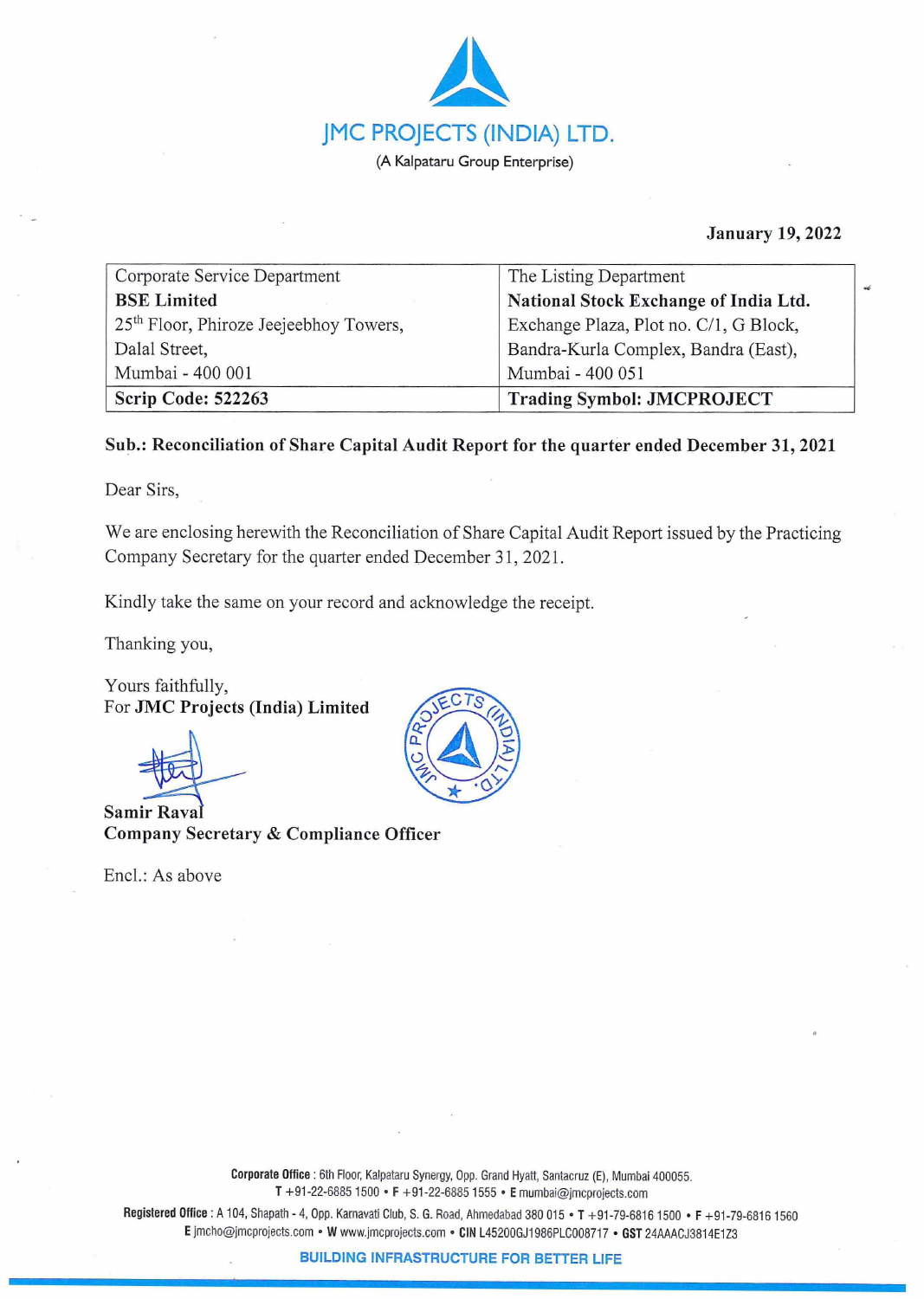## **PARIKH & ASSOCIATES** Office COMPANY SECRETARIES 111, 11<sup>th Floor, Sai-Dwar CHS Ltd.,</sup>

Sab TV Lane, Opp Laxmi Industrial Estate, Off Link Road, Above Shabari Restaurant, Andheri (W), Mumbai: 400053 Tel No.: 26301232 / 26301233 / 26301240 Email: cs@parikhassociates.com parikh.associates@rediffmail.com

To,

The Board of Directors, **JMC Projects (India) Limited** 6th Floor, Kalpataru Synergy, Opp. Grand Hyatt, Santacruz (East), Mumbai – 400 055

Dear Sirs,

We have examined the relevant books, registers, forms, documents and papers produced before us electronically by **JMC Projects (India) Limited** ('the Company') and its Registrar and Share Transfer Agent (RTA), Link Intime India Private Limited, in respect of Reconciliation of Share Capital Audit as per Regulation 76 of the Securities and Exchange Board of India (Depositories and Participants) Regulations, 2018. To the best of our knowledge and according to the information and explanations given to us and as per the electronic records examined by us, we certify the following:

| 1. | For Quarter Ended:                 | 31 <sup>st</sup> December, 2021              |
|----|------------------------------------|----------------------------------------------|
| 2. | ISIN:                              | INE890A01024                                 |
| 3. | Face Value:                        | Rs. 2/- per share                            |
| 4. | Name of the Company:               | JMC PROJECTS (INDIA) LIMITED                 |
| 5. | Registered Office Address:         | A-104, Shapath 4, Opp. Karnavati Club, S. G. |
|    |                                    | Road, Ahmedabad, Gujarat - 380015, India.    |
| 6. | Correspondence Address:            | 6th Floor, Kalpataru Synergy, Opp. Grand     |
|    |                                    | Hyatt, Santacruz (East), Mumbai - 400 055    |
| 7. | Telephone & Fax Nos:               | Tel. No.: +91 22 6885 1500                   |
|    |                                    | Fax No.: +91 22 6885 1555                    |
| 8. | E-mail Address:                    | cs@jmcprojects.com                           |
|    |                                    | samir.raval@jmcprojects.com                  |
| 9. | Names of the Stock Exchanges       | <b>BSE</b> Limited                           |
|    | where the Company's securities are | National Stock Exchange of India Limited     |
|    | listed:                            |                                              |

## **RECONCILIATION OF SHARE CAPITAL AUDIT REPORT**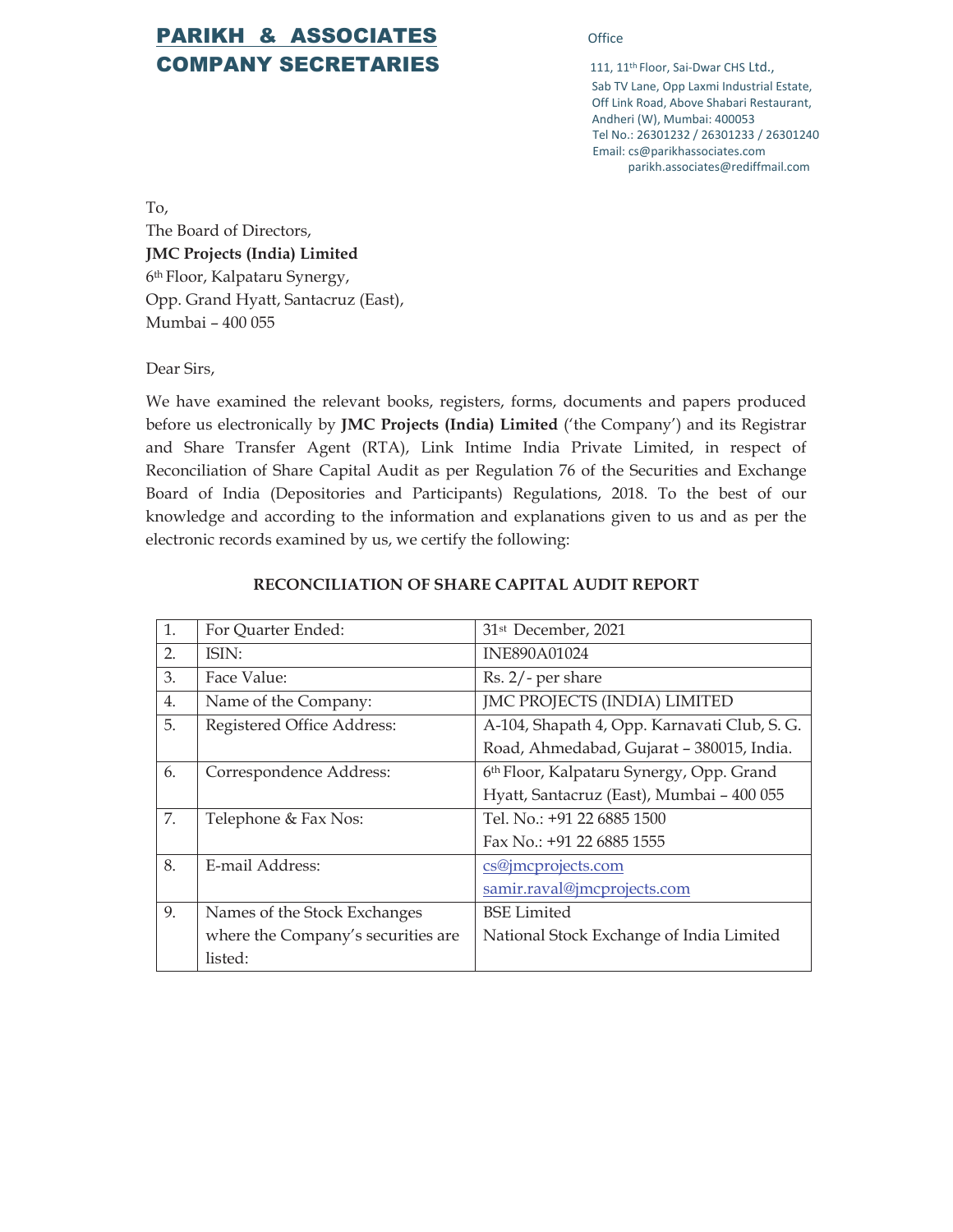|     |                                   |                  | % of Total Issued |
|-----|-----------------------------------|------------------|-------------------|
|     |                                   | Number of Shares | Capital           |
| 10. | <b>Issued Capital</b>             | 16,79,05,170     | 100.00            |
| 11. | Listed Capital (Exchange-wise)    |                  |                   |
|     | (as per Company records)          |                  |                   |
|     | <b>BSE</b> Limited                | 16,79,05,170     | 100.00            |
|     | NSE Limited                       | 16,79,05,170     | 100.00            |
| 12. | Held in dematerialised form in    | 84,32,894        | 5.022             |
|     | CDSL                              |                  |                   |
| 13. | Held in dematerialised form in    | 15,92,60,391     | 94.851            |
|     | <b>NSDL</b>                       |                  |                   |
| 14. | Physical                          | 2,11,885         | 0.127             |
| 15. | Total No. of shares (12+13+14)    | 16,79,05,170     | 100.00            |
| 16. | Reasons for difference if any,    |                  | N.A.              |
|     | between (10&11), (10&15), (11&15) |                  |                   |

17. Certifying the details of changes in share capital during the quarter under consideration as per table below:

| Particulars | No. of    | Applied /   | Listed on    | Whether   | Whether   | In principle |
|-------------|-----------|-------------|--------------|-----------|-----------|--------------|
| ***         | shares    | <b>Not</b>  | <b>Stock</b> | intimated | intimated | approval     |
|             |           | Applied     | Exchanges    | to CDSL   | to NSDL   | pending for  |
|             |           | for listing | (Specify     |           |           | <b>Stock</b> |
|             |           |             | Names)       |           |           | Exchange     |
|             |           |             |              |           |           | (Specify     |
|             |           |             |              |           |           | Names)       |
|             | No Change |             |              |           |           |              |

\*\*\* Rights, Bonus, Preferential Issue, ESOPs, Amalgamation, Conversion, Buyback, Capital Reduction, Forfeiture (if any other specify)

| 18. | Register of Members is updated (Yes/No)                      | Yes   |
|-----|--------------------------------------------------------------|-------|
|     | If not, updated upto which date                              | N. A. |
|     | 19. Reference of previous quarter with regards to excess     |       |
|     | dematerialized shares, if any.                               | N. A. |
|     | 20.   Has the company resolved the matter mentioned in point |       |
|     | no. 19 above in the current quarter? If not, reason why?     | N A   |

21. Mention the total no. of requests, if any, confirmed after 21 days and the total no. of requests pending beyond 21 days with the reasons for delay:

| Total No. of demat requests | No. of   | No. of | Reasons for delay |
|-----------------------------|----------|--------|-------------------|
|                             | requests | shares |                   |
| Confirmed after 21 days     | Nil      | Nil    | Not Applicable    |
| Pending for more than 21    | Nil      | Nil    | Not Applicable    |
| days                        |          |        |                   |